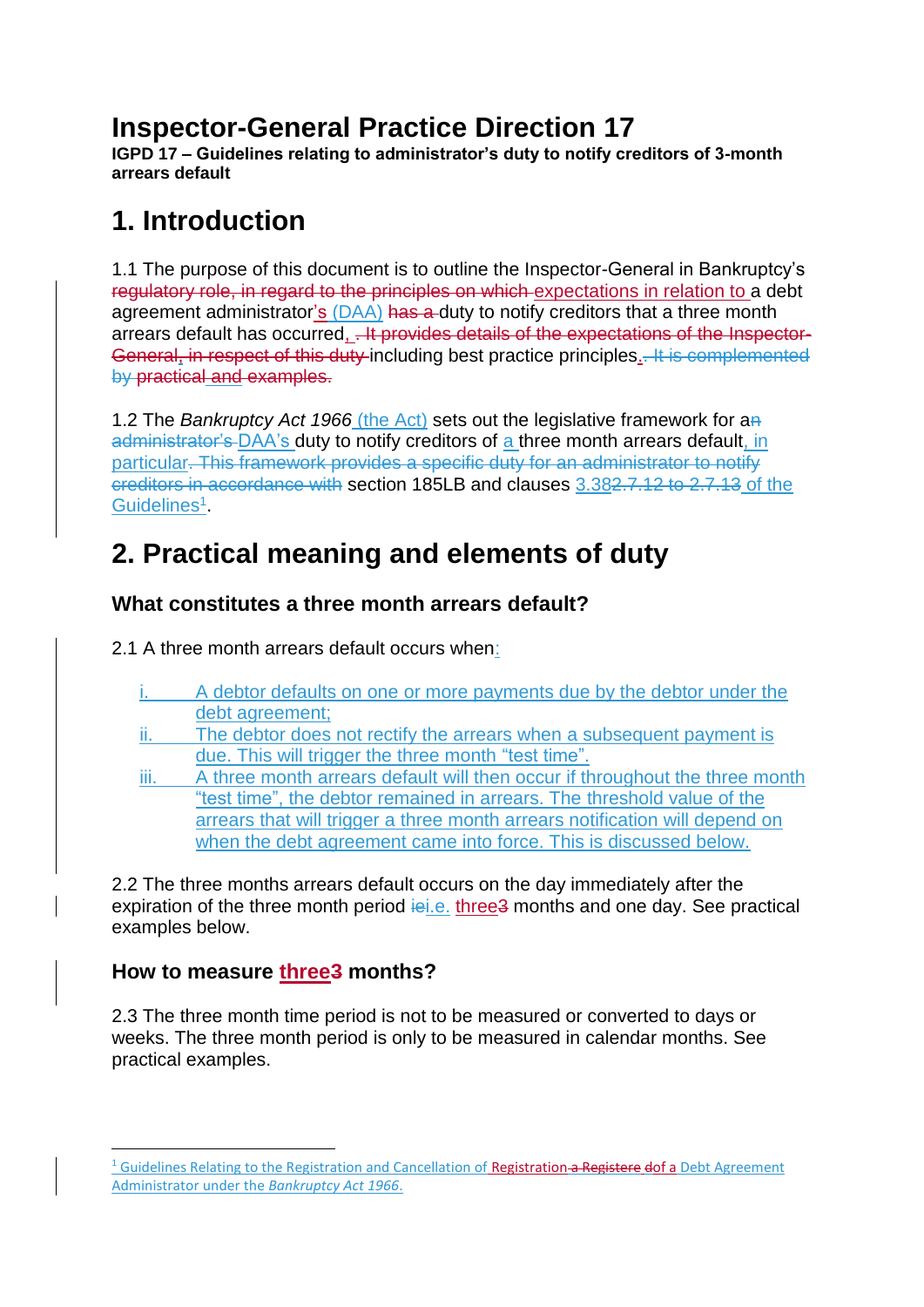2.4 In cases where the last day for making all arrears payments in the three calendar months falls on a Saturday, Sunday or a public holiday the three calendar month period is extended to the next workingbusiness day.

## **Notifying creditors**

2.5 The expectation of AFSA Regulation and Enforcement (R&E) is for DAAs to keep creditors informed of all material developments with respect to the debtor's affairs and any event that may impinge on the ability of the debt agreement to continue. The debtor has the option when they fall into arrears to propose a variation and inform creditors of their circumstances and why they should be given more time to pay. There may be valid reasons such as a period of unemployment between jobs or expenses associated with the birth of a child. It is expected that DAAs will take a leading role in workingbusiness with debtors and creditors in times of default so all parties are aware of the various alternatives to address the situation.

2.6 To meet the spirit of the legislation, creditors should be kept informed of all material developments with respect to an administration. In essence, DAAs are facilitating the contract between the debtor and creditors and must not show bias to either party or their own interests.

#### **Debt agreements commencing before 27 June 2019**

2.75 Administrators The following is applicable for debt agreements that come into force **before 27 June 2019***.* are required to notify creditors within 10 working days of the default occurring. There is no prescribed form that administrators must use in notifying creditors.

2.86 Administrators DAAs are required to notify creditors within 10 workingbusiness days of the default occurring. Notifications toare required to only notify creditors are only required at most once every three months. If there is more than one missed payment in one three month period (iei.e. 'overlapping'), an administrator DAA is not required to notify creditors on the occasion of every missed payment within the three month period. It is the time period, not the number of missed payments, which is important.

2.9 It is the time period, not the number of missed payments, which is important. This means that there does not have to be three months' worth of overdue payments. A default may be as little as \$1 if that is the amount of the arrears three months after the payments was due. DAAs are to take the **quantumtotal value** of the arrears and circumstances of the debtor into account when preparing the content of their default notice to creditors.

2.107 The clock starts ticking for the three month period when the first default occurs. However, if there is a missed payment that is also made good in the three month period and the **total arrears is nil** at the end of the three month period, the administrator DAA is not required to notify creditors. The question to be asked is whether the debtor was in arrears for the **entire time** in a three month period.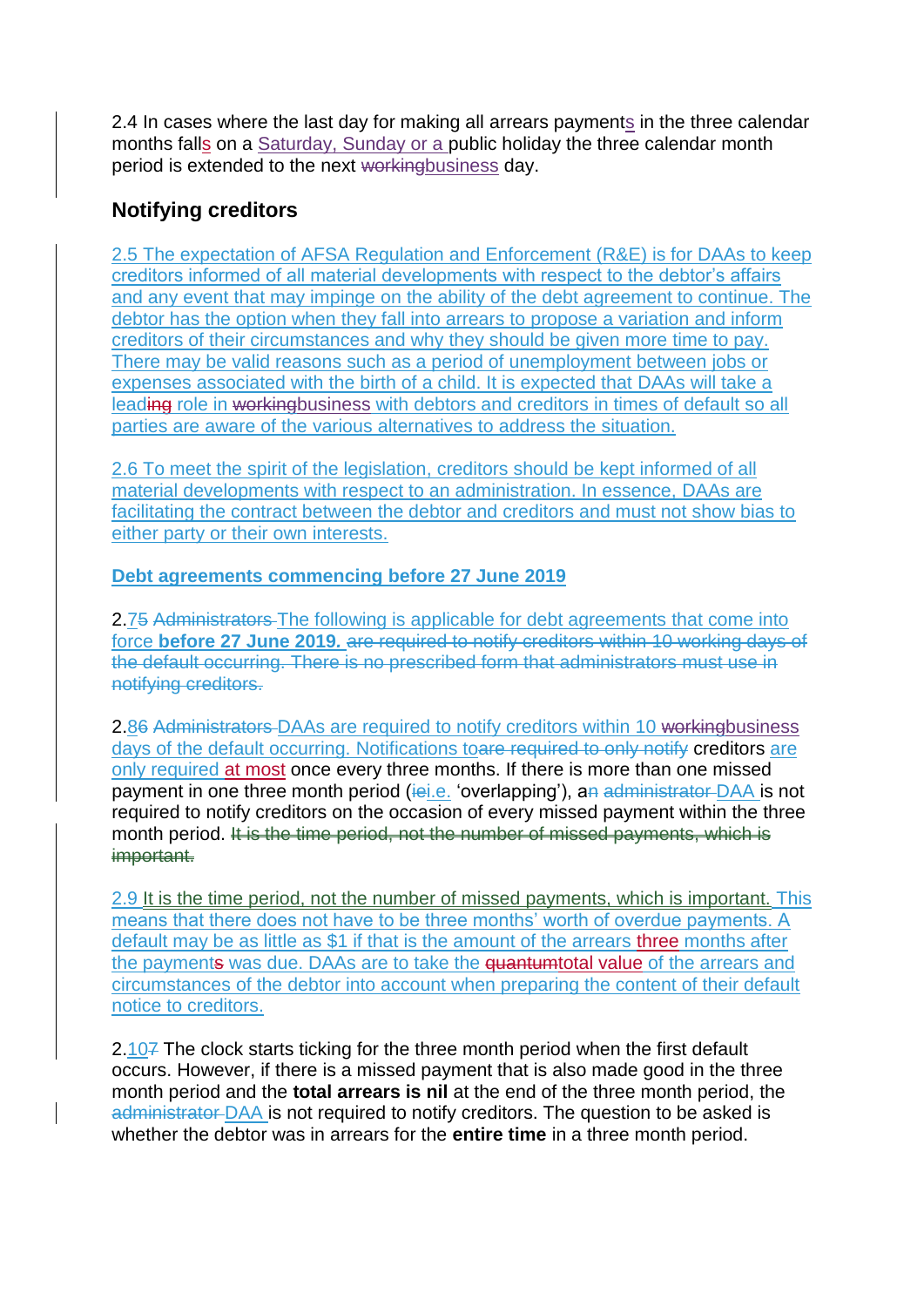2.811 In assessing whether an administrator's DAA's duty to notify creditors has been invoked each three3 month test period must be reviewed in isolation. In effect each three3 month period stands on its own. If there have been no missed payments in a particular three3 month period the administrator DAA is not required to report. Where a payment has been missed that triggers the commencement of the three month test period and if that payment or other missed–payments payments during the period have not been made up by the end of the period, it is expected the administrator DAA will not only report on the amount of arrears for that 3three month period but also the cumulative total of arrears to that point.

2.9 Whilst having regard to the level and severity of arrears administrators are expected to provide creditors with concise detail. Administrators may choose to develop precedents in accordance with whether they considerwhich allocate the default asis major or minor.

- **Major**  creditors are advised that the debtor is in arrears and administrators may recommend creditors take appropriate action. eg. dDebtor was made redundant then skipped without a trace and administrator has learned the debtor has changed bank accounts.
- **Minor** creditors are advised that the debtor is largely compliant with payments, is only slightly in arrears and administrators may recommend to creditors that no action be taken. eg. dDebtor has unexpected car repairs that has meant he has missed one week of payments. All other payments have been made on time and the one week of payments is slowly being made up with extra payments.

2.10 If Administrators would like AFSA Regulation and Enforcement to review their three month arrears default notice precedents they are welcome to provide them to their Regional Regulation Director or Regulation's Assistant Director - Practice.

**Debt agreements commencing on or after 27 June 2019**

2.12 The following is applicable for debt agreements that come into force **on or after 27 June 2019**.

2.13 A DAA is only required to notify creditors of a default when the amount of arrears is significant, having regard to the value of the payments due and the cost of notifying creditors. The three month arrears default occurs if throughout the three month test period, the amount of arrears is over a threshold, either:

- The total amount that the debtor was in arrears exceeds \$300, or 20% of the total of all of the due payments at the beginning of the three month period – whichever is higher; or
- If the total of all of the due payments was \$300 or less, **no** payment was made in that period to reduce any of the due payments

2.14 Where the arrears over the three month period is over the threshold, but is rectified by the end of the three month period, the DAA is not required to notify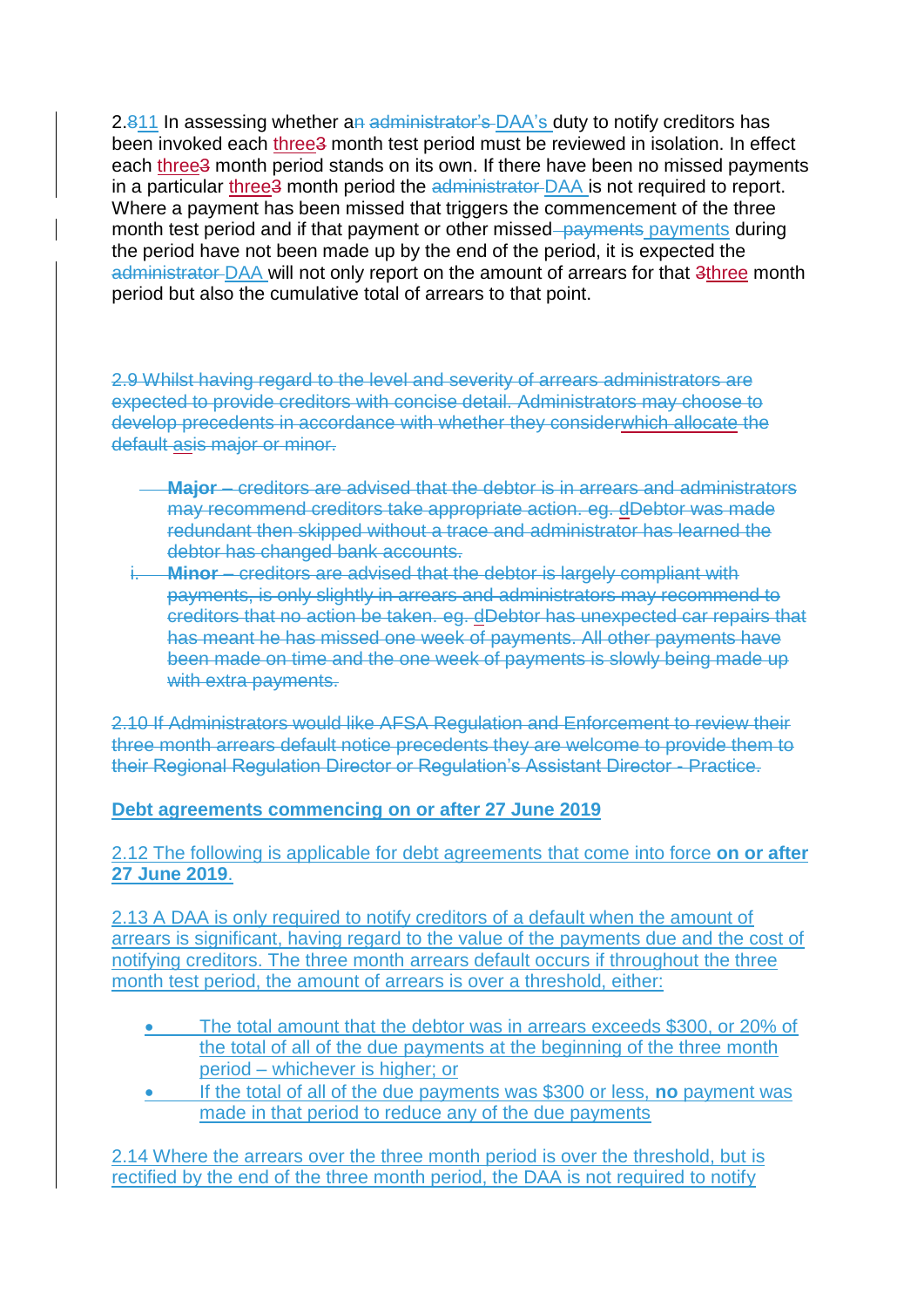creditors. The question to be asked is whether the debtor was in arrears over the threshold for the **entire time** in a three month period.

2.15 Notifications to creditors must be sent within 10 workingbusiness days of the default occurring. Notifications to creditors are only required at most once every three months. Where the arrears exceeds the threshold more than once in a three month period, a DAA is not required to notify creditors on the occasion of every missed payment within the three month period.

2.16 In assessing whether a DAA's duty to notify creditors has been invoked, each three month test period must be reviewed in isolation. In effect each three month period stands on its own. If there have been no missed payments in a particular three month period the DAA is not required to report.

#### **Reporting systems for three month arrears defaults**

2.17 The Act requires a DAA to run two different three month arrears notification systems depending on whether a debt agreement is in force before or after 27 June 2019. To ensure no unnecessary regulatory burden is imposed, DAAs may use one notification system for all debt agreements so long as it meets the three month arrears notice requirements of *both* pre and post 27 June 2018 debt agreements.

2.18 To meet *both* three month arrears notification requirements, a DAA would send an arrears notification when a debtor has:

- Defaulted on one or more payments and did not rectify the arrears by the next due payment; and
- Throughout the three month period was in arrears to any value; and
- Remained so at the end of the three month period.

This is regardless of when the debt agreement commenced.

The notification letter sent should then clearly state:

- The date the debt agreement commenced
- ii. The date of defaulting payment
- iii. The amount of arrears at the end of the three month period following the defaulting payment
- iv. 20% of due payments for the three month period
- Total due payments for the three month period
- vi. The arrears at the end of the three month period
- vii. The cumulative total of arrears up to the date of the letter
- viii. Information about whether or not the notification letter is considered a formal notice under section 185LB of the Act, for example:

*"If the debt agreement commenced prior to 27 June 2019, then this message is to be treated as a 3-month arrears default notice under s185LB of the Bankruptcy Act 1966.*

*If the debt agreement commenced on or after 27 June 2019:*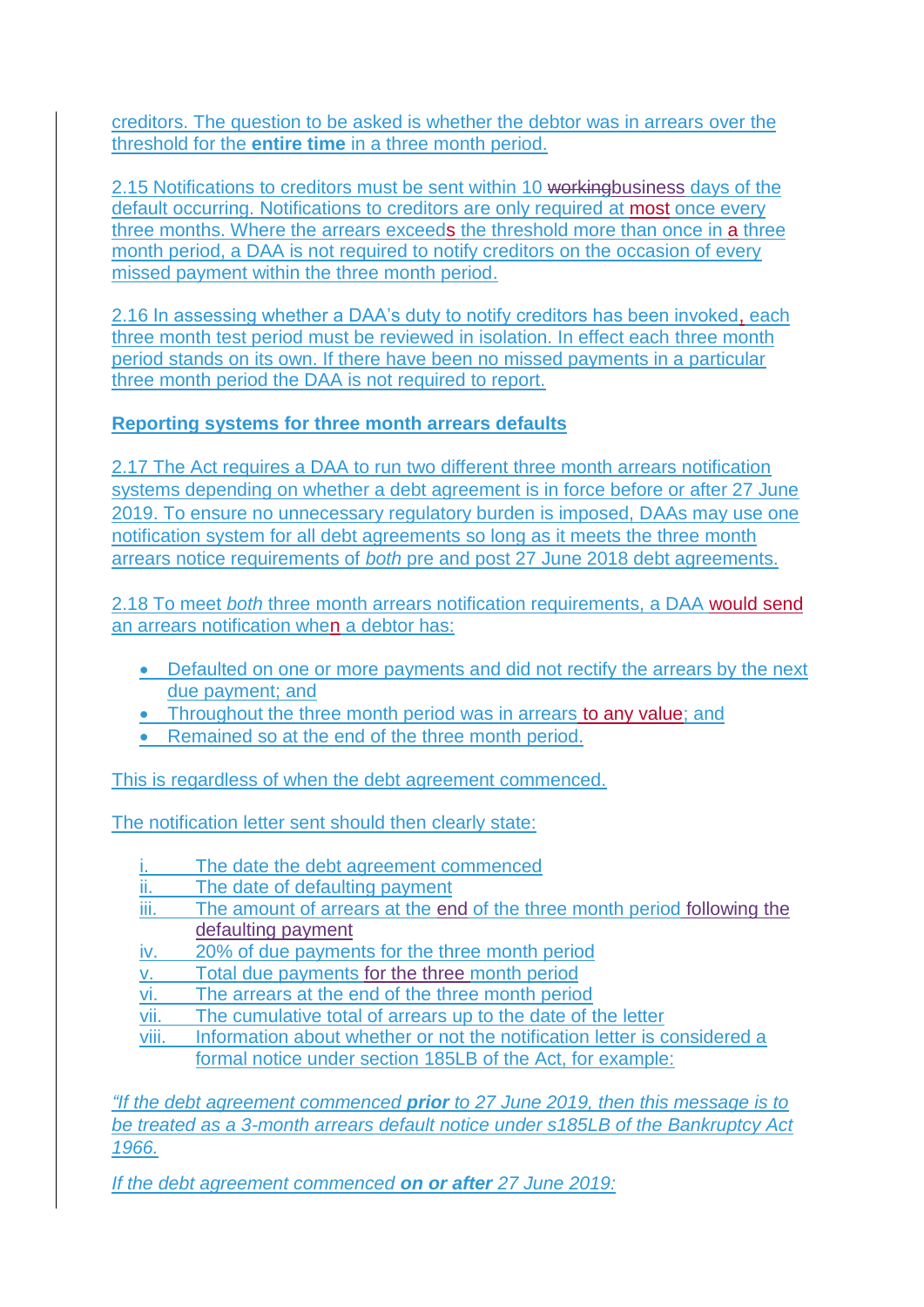- In the event that the total arrears in the 3 months since the defaulting payment *is greater than \$300, or exceeds 20% of the due payments for the three month period; or*
- *In the event that the total due payments at the beginning of the three month period was \$300 or less,* and no payment was made in that period to reduce any of the due payments*, then this message is to be taken as a 3-month arrears default notice under s185LB of the Bankruptcy Act 1966."*

2.2019 Further information that a DAA may also refer to in the notification letter include the last payment made by the debtor and any arrangements in place, or to be put in place, for rectifying the arrears.

#### **Major and minor defaults**

2.2010 Whilst having regard to the level and severity of arrears. DAAs are expected to provide creditors with concise information. DAAs may choose to develop precedents which allocate the default as major or minor.

- **Major** creditors are advised that the debtor is in arrears and DAAs may recommend creditors take appropriate action e.g. debtor was made redundant then skipped without a trace and the DAA has learned the debtor has changed bank accounts.
- ii. **Minor** creditors are advised that the debtor is largely compliant with payments, is only slightly in arrears and DAAs may recommend to creditors that no action be taken e.g. debtor has unexpected car repairs that has meant he has missed one week of payments. All other payments have been made on time and the one week of payments is slowly being made up with extra payments.

## **Practical examples**

### **Example 1 – 'Major default'**

2.121 1 Mrs Mrs A's debt agreement commenced on **34 September 20017**. She has agreed to pay \$200 per week over 3 years. Her first payment was due **110 September 20017.** Mrs A paid her \$200 weekly payments for the first month of her debt agreement but then stopped paying towards the end of in mid-October 20017. The administrator DAA referred to his their records to discover that the last payment made by Mrs A was on **232 October 20017**. Therefore the last payment that was due but that remained unpaid was on **3029 October 20017**. The last day Mrs A has to pay all accrued arrears and to prevent the three month arrears default occurring is **3029 January 20018**.

The three month arrears default occurred on **301 January 20018**. The administratorDAA- carried out his their duty to notify creditors of this occurrence within ten workingbusiness days of **301 January 20018** – this was done on **5 February 20018**. The administrator DAA advised creditors that the agreement was \$2,800 in arrears and that the debtor has skipped without a a trace and to his their knowledge it was unlikely that the debtor will bring the arrears up to date. Armed with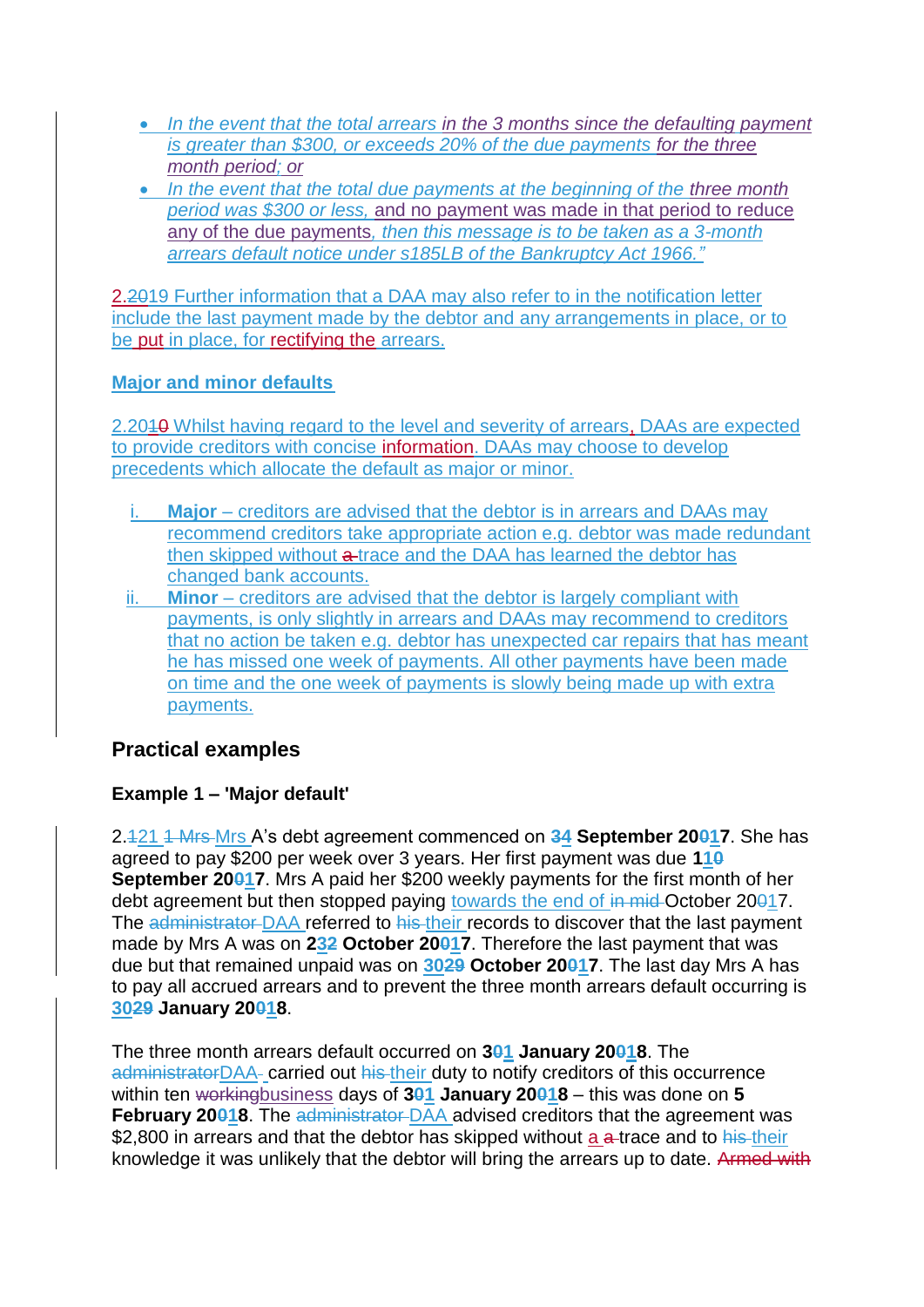the knowledgeInformed of the debtor's affairs and the considerable amount of arrears, the creditors resolved to terminate the debt agreement.

Note the relevant dates in this example are:

| <b>Date</b>                          | <b>Event</b>                                                                                              |
|--------------------------------------|-----------------------------------------------------------------------------------------------------------|
| 34 September<br>20017                | Mrs A's debt agreement commences. \$200 per week to be<br>paid over 3 years.                              |
| 101 September<br>20017               | Date first payment due and paid by Mrs A                                                                  |
|                                      | $223$ October 20017 Mrs A makes her last payment                                                          |
| 2930 January<br>$20018$ <sup>1</sup> | The last day Mrs A has to pay all accrued arrears to prevent<br>the three month arrears default occurring |
|                                      | 301 January 20018 3 month arrears default occurs                                                          |
| 5 February 20018                     | RDAA notifies creditors of 3 month default within 10<br>workingbusiness days                              |

1 - Note this date is not to be calculated from reference to days ege.g. 3 months x 30 days in a month = 90 days after 29 October 20017 nor from reference to weeks ege.g. 4.3 weeks in a month x 3 months = 13 weeks

#### **What constitutes a 3-month arrears default?**

#### **Example 2 – Minor default**

2.1222 Mr B's debt agreement commenced on **23 April 200816**. He is required to pay \$100 per week over four4 years. Mr B's first payment was due **30 April 200816.** Mr B regularly pays his instalments but is paying \$95 per week rather than the \$100 required. It wasn't until **29 May 200816** that the administrator DAA discovered that Mr B was making the incorrect payment amount. Aftert being notified, Mr B immediately switched payments to \$100 per week and has maintained these since. Despite maintaining the \$100 per week payment Mr B has not paid the accrued arrears of \$25 from the first five weeks of the debt agreement. The last day Mr B has to pay the accrued arrears of \$25 is **30 July 200816**.

On **31 July 200816** the three3 month arrears default occurs. The DAA administrator has a duty to report this three3 month arrears default to creditors and did so within 10 workingbusiness days—she the DAA did this on **7 August 200816**. The administrator DAA advised creditors that the agreement was \$25 in arrears and that the debtor had inadvertently paid the wrong amount for the first five 5 weeks but has since paid the correct amount and has agreed to make good the arrears. Armed with the knowledgeInformed of the debtor's affairs and the small amount of arrears that were since brought up to date, creditors resolved to allow the debt agreement continue.

In February 200917, Mr B missed one weekly payment due to personal issues. He missed the payment that was due on **18 February 200917** but then made good these arrears on top of his normal payment on **4 March 200917**. All other payments were maintained for the rest of the 3-three month period which began on 18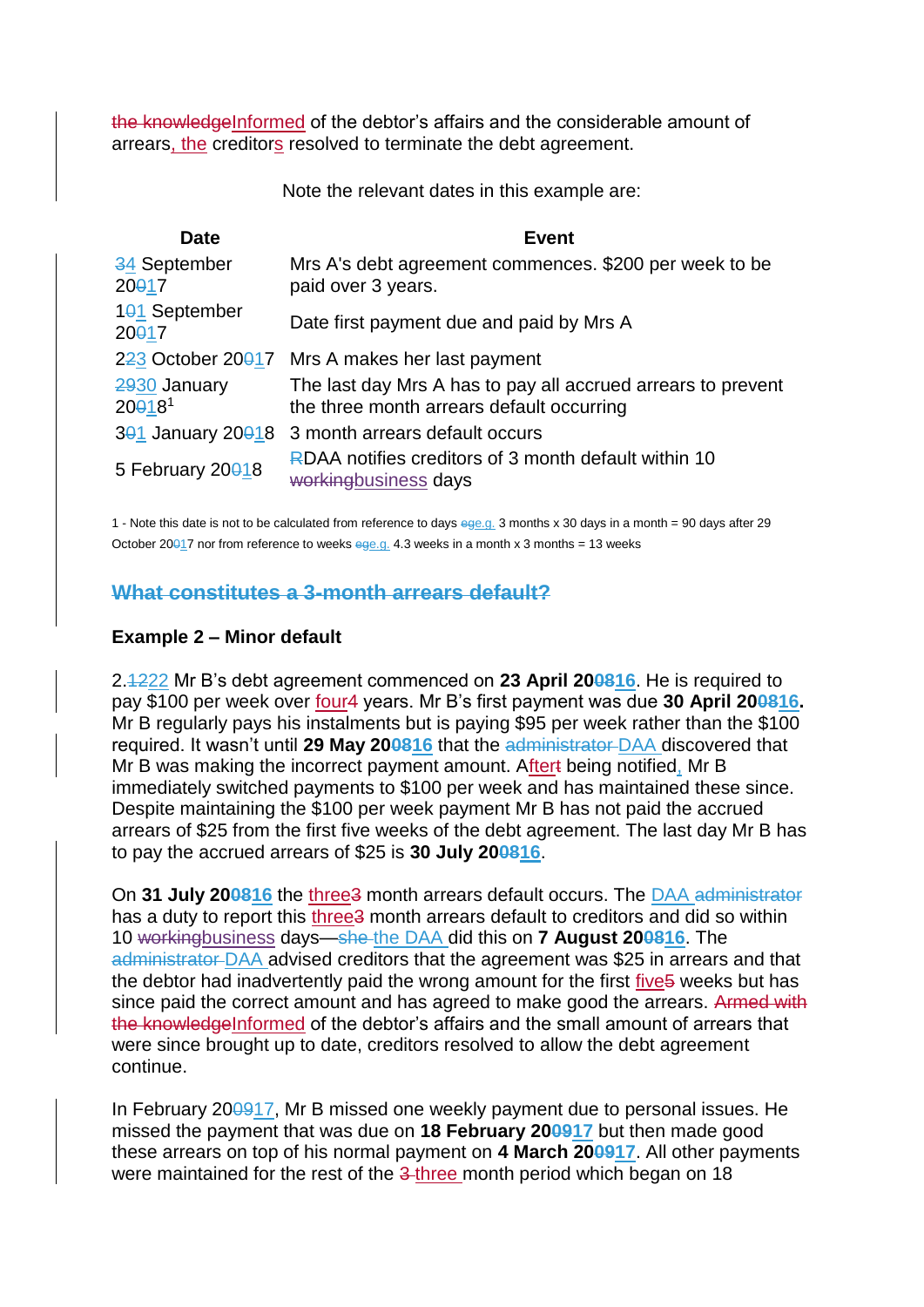February 200917. On **19 May 200917** (i.e. three3 months and onea day after 18 February 200917) the administrator DAA is not required to report to creditors as the arrears have been rectified within the 3three month period.

On **16 June 201018** Mr B paid \$50 rather than the required \$100 and did not repay this shortfall. The three month arrears default occurs on **17 September 201018** and administrators DAAs are to report to creditors within 10 workingbusiness days of this date. The administrator DAA contacted the debtor and the debtor immediately paid the \$50 arrears amount into the administrator's DAA's trust bank account. In her the notification to creditors sent on **19 September 201018**, the administrator DAA advised that although the three<sup>3</sup> month arrears default had occurred, the amount was only \$50 and this amount had since been paid by Mr B. It was the administrator's DAA's recommendation that the administration continue.

Note the relevant dates in this example are:

| <b>Date</b>            | <b>Event</b>                                                                                          |
|------------------------|-------------------------------------------------------------------------------------------------------|
| 23 April 200816        | Mr B's debt agreement commences. \$100 per week to be paid<br>over four4 years.                       |
| 30 April 200816        | Date first payment due by Mr B                                                                        |
| 30 July 2008162        | Last day Mr B has to pay the accrued arrears of \$25                                                  |
| 31 July 200816         | Three month arrears default occurs                                                                    |
| 7 August 200816        | RDAA notifies creditors of 3three month arrears default within 10<br>workingbusiness days             |
| 16 June 204018         | Mr B pays \$50 rather than the required \$100 and is therefore<br>\$50 in arrears                     |
| 17 September<br>204018 | Three month arrears default occurs                                                                    |
| 19 September<br>204018 | RDAA notifies creditors of three <sup>3</sup> month arrears default within 10<br>workingbusiness days |
|                        |                                                                                                       |

2 - Note this date is not to be calculated from reference to days ege.g. 3 months x 30 days in a month = 90 days after 30 July  $201608$  nor from reference to weeks ege.g. 4.3 weeks in a month x 3 months = 13 weeks

#### **Example 3 – Post 27 June 2019 debt agreement**

2.23 Ms C's debt agreement commenced on **24 September 2019**. She is required to pay \$120 per week over three years. Although Ms C begins the agreement paying \$120 per week, from **22 October 2019**, Ms C regularly pays \$95 per week instead. Despite the DAA informing her that she was accruing arrears, Ms C continues to pay \$95 per week. Therefore, the last payment that was due but that remained unpaid would be **22 October 2019**. The last day that Ms C has to pay all accrued arrears and to prevent a three month arrears default occurring is at **22 January 2020**. Ms C only enters a payment arrangement to rectify her arrears on 28 January 2020, by increasing her payments to \$125 per week.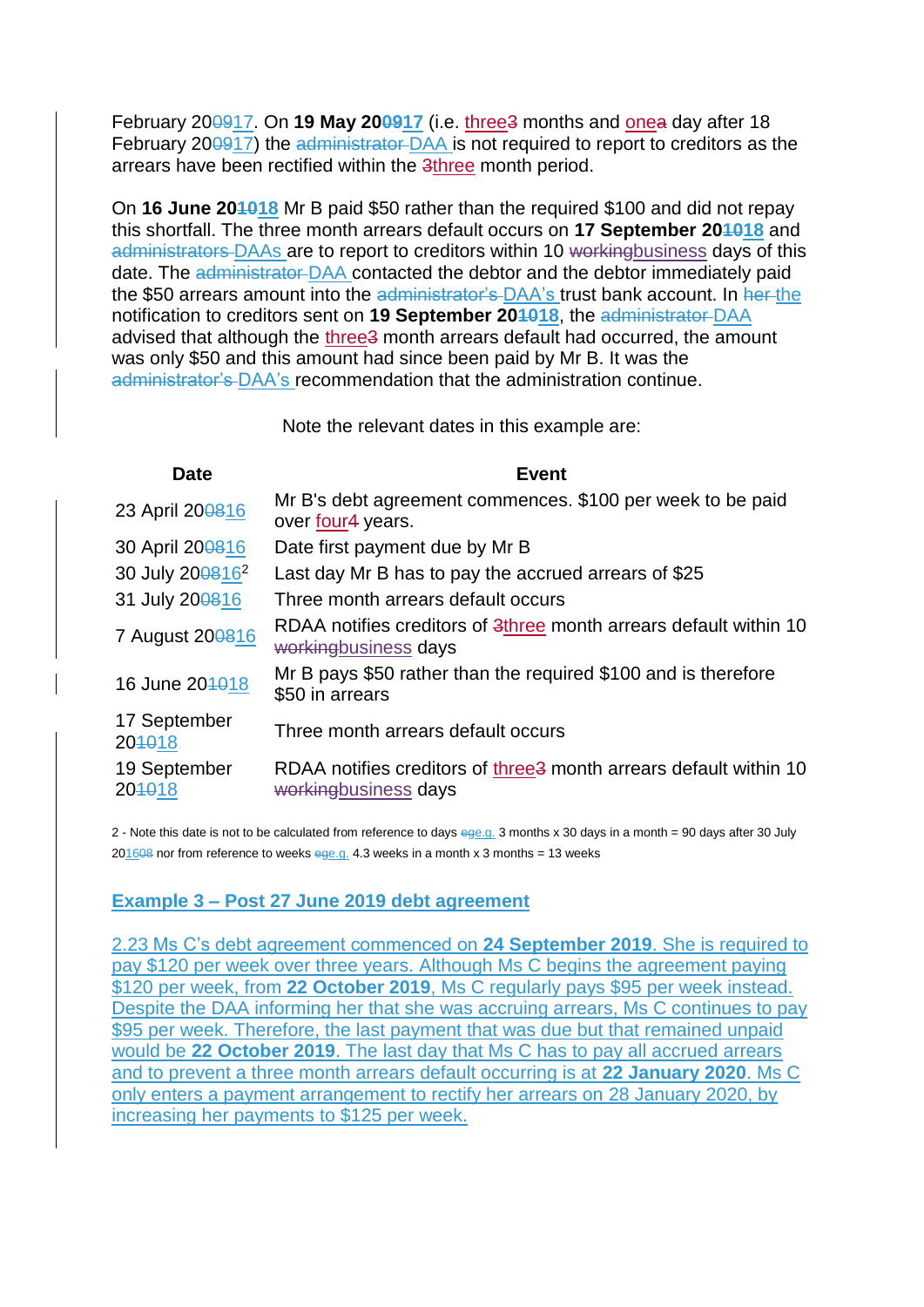The three month arrears default occurs on **23 January 2020 only if** the arrears is the higher of either \$300 or 20% of the total of all due payments since the beginning of the three month period.

For the three months preceding the default, the total due payments during this period was \$1,680. 20% of this amount would be \$336, which would be the applicable threshold as it is over \$300.

The total arrears during the three month period was \$350. This exceeds the threshold and results in a three month arrears default occurring on **23 January 2020.**

The DAA has a duty to report this three month arrears default to creditors and does so within 10 business days—the DAA did this on **30 January 2020**. The DAA advised creditors of the arrears and that a payment arrangement was in place. The creditors resolve to allow the debt agreement to continue.

Note the relevant dates in this example are:

| <b>Date</b>            | <b>Event</b>                                                                     |
|------------------------|----------------------------------------------------------------------------------|
| 24 September<br>2019   | Ms C's debt agreement commences. \$120 per week to be<br>paid over three years.  |
| 1 October 2019         | Date first payment due and paid by Ms C                                          |
| 22 October 2019        | Ms C makes payments of \$95 per week                                             |
| 22 January $20203$     | Last day Ms C has to pay the accrued arrears                                     |
| <b>23 January 2020</b> | Date three month arrears default occurs                                          |
| <b>30 January 2020</b> | DAA notifies creditors of three month arrears default within 10<br>business days |

3 - Note this date is not to be calculated from reference to days e.g. 3 months x 30 days in a month = 90 days after 19 October 2019 nor from reference to weeks e.g.  $4.3$  weeks in a month x 3 months = 13 weeks

#### **Example 4 – Post 27 June 2019 debt agreement**

2.24 Using the same example above, if Ms C decided to regularly pay \$100 per week from **22 October 2019** instead of \$95, the total arrears during the three month period would have been \$280. Since this amount does not exceed the threshold (i.e. \$336), the DAA would **not** have a duty to report a three month arrears default.

### **How to measure three3 months**

2.13 The practical effectexpectation of R&E is for DAAs to keep creditors informed of all material developments with respect to the debtor's affairs and any event that may impinge on the ability of the debt agreement to continue. The debtor has the option when they fall into arrears to propose a variation and inform creditors of their circumstances and why the debtorthey should be given more time to pay. There may be strong valid reasons such as a period of unemployment between jobs or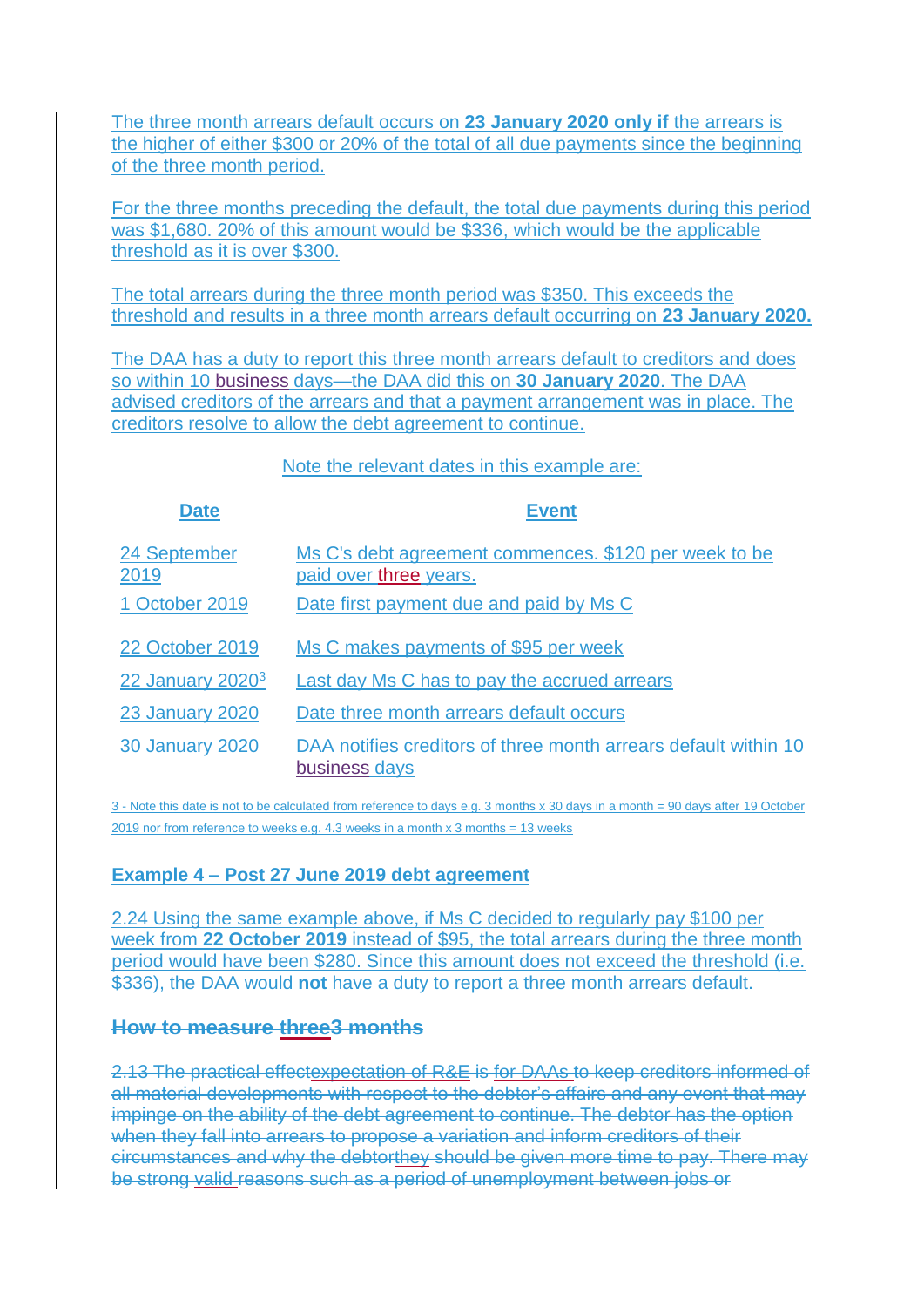expenses associated with the birth of a child. It is expected that administrators will take a leading role in working with debtors and creditors in times of default so all parties are aware of these various alternatives to address the situation in the most appropriate manner.

2.14 It is in the To meet the spirit of the legislation that creditors should beare kept informed of all material developments with respect to an administration. In essence, administrators are facilitating the contract between the debtor and creditors and must not show bias to either party or their own interests.

## **3. Consequences if administrators DAAs breach this duty**

## **Debtors and creditors**

3.1 An administrator fFailing to advise creditors of a three months arrears default leads to a delays in updating informing creditors as to the correct status of the administration. thus It adversely affecting affects the integrity of the personal insolvency system. It is also a likely and could be an indicator that creditors are not being kept informed as to the progress of an administratioupdatedn. Creditors want to know when the three month default is occurring and have a right to be informed as expeditiously as possible.

## **AdministratorsDAAs**

3.2 AFSA Regulation and EnforcementR&EWe will closely monitor closely that this duty is carried out appropriately. We will require immediate rectification of any identified Bbreaches identified will be required to be rectified immediately. Systemic breaches, especially after AFSA Regulation and EnforcemenourtR&E intervention, may lead to one of the remedial actions listed in [Inspector-General Practice](https://www.afsa.gov.au/about-us/practices/inspector-general-practice-statements/inspector-general-practice-statement-9)  [Statement 9](https://www.afsa.gov.au/about-us/practices/inspector-general-practice-statements/inspector-general-practice-statement-9) at paragraph 3.32 being undertaken. This includes disciplinary action.

# **4. AFSA roles**

## **Regulation and Enforcement**

4.1 Section 12 of the Act provides AFSA Regulation and Enforcement R&E with the power to investigate where there are issues of concern either during the annual inspection programme or through a complaint-being made. AFSA Regulation and EnforcementWeR&E will examine the level and thoroughness of the three month arrears duty being performed by reference to the principles in this practice direction and the Llegislative framework outlined in paragraph 1.2 above.

4.2 Where breaches of this duty or a lack of record keeping are identified, an administrator DAA will be asked to take appropriate remedial action, including a change in practice. This may also lead to counselling or in serious or systemic cases to either litigation or disciplinary action being initiated which could includeing conditions being placed on an administrator's DAA's registration.